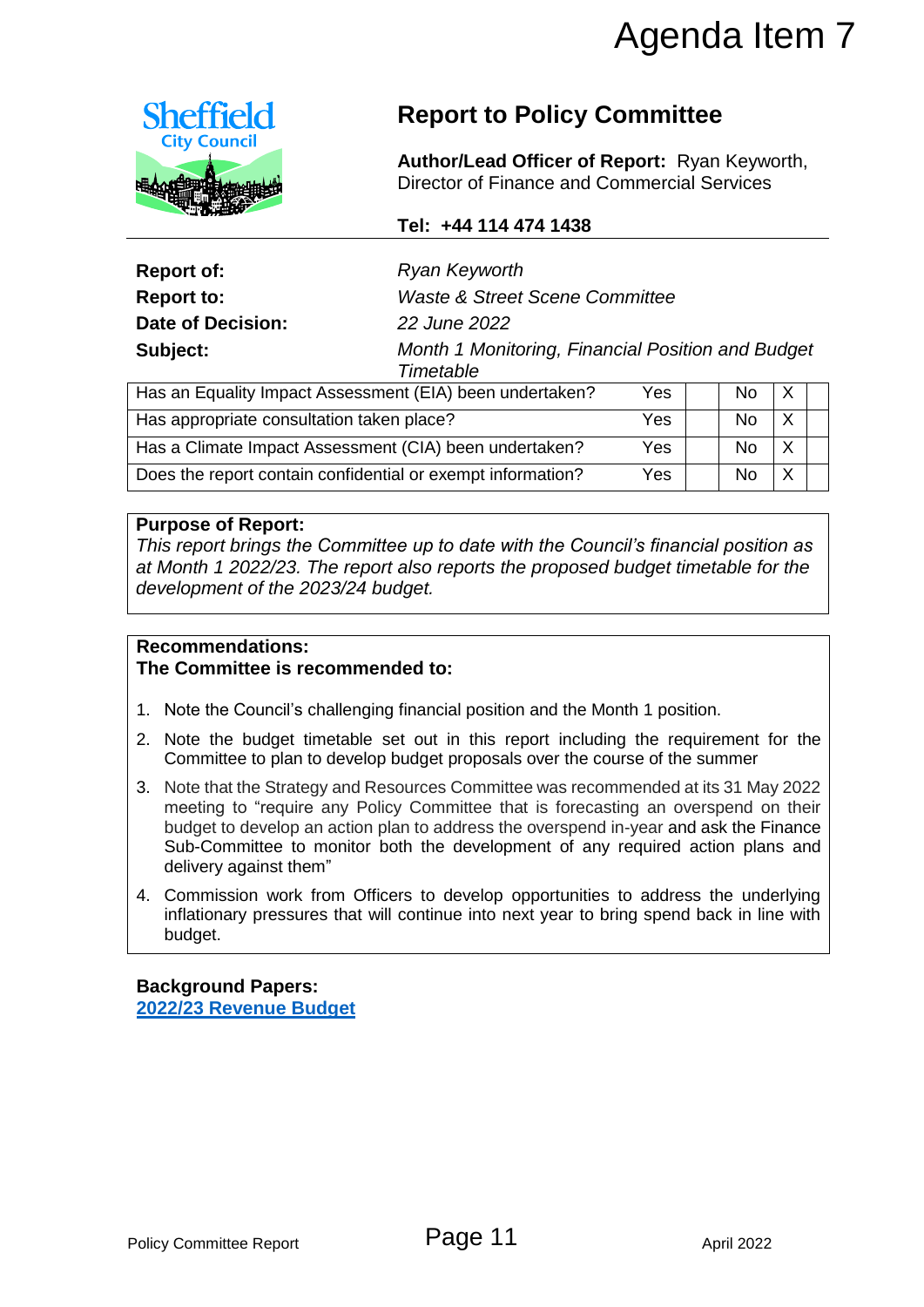|                | Lead Officer to complete:-                                                                                                                                                                                                                                                                                                                             |                                                                                                                                                                                                                                                                           |  |  |  |  |
|----------------|--------------------------------------------------------------------------------------------------------------------------------------------------------------------------------------------------------------------------------------------------------------------------------------------------------------------------------------------------------|---------------------------------------------------------------------------------------------------------------------------------------------------------------------------------------------------------------------------------------------------------------------------|--|--|--|--|
| $\mathbf{1}$   | I have consulted the relevant departments<br>in respect of any relevant implications<br>indicated on the Statutory and Council<br>Policy Checklist, and comments have<br>been incorporated / additional forms<br>completed / EIA completed, where<br>required.                                                                                         | Finance: Ryan Keyworth, Director of Finance and<br><b>Commercial Services</b><br>Legal: David Hollis, Assistant Director, Legal and<br>Governance<br>Equalities & Consultation: James Henderson,<br>Director of Policy, Performance and<br>Communications<br>Climate: n/a |  |  |  |  |
|                |                                                                                                                                                                                                                                                                                                                                                        |                                                                                                                                                                                                                                                                           |  |  |  |  |
|                | the name of the officer consulted must be included above.                                                                                                                                                                                                                                                                                              | Legal, financial/commercial and equalities implications must be included within the report and                                                                                                                                                                            |  |  |  |  |
| 2              | <b>SLB member who approved</b><br>submission:                                                                                                                                                                                                                                                                                                          | Ryan Keyworth                                                                                                                                                                                                                                                             |  |  |  |  |
| 3              | <b>Committee Chair consulted:</b>                                                                                                                                                                                                                                                                                                                      |                                                                                                                                                                                                                                                                           |  |  |  |  |
| $\overline{4}$ | I confirm that all necessary approval has been obtained in respect of the implications indicated<br>on the Statutory and Council Policy Checklist and that the report has been approved for<br>submission to the Committee by the SLB member indicated at 2. In addition, any additional<br>forms have been completed and signed off as required at 1. |                                                                                                                                                                                                                                                                           |  |  |  |  |
|                | <b>Lead Officer Name:</b><br>Ryan Keyworth                                                                                                                                                                                                                                                                                                             | <b>Job Title:</b><br><b>Director of Finance and Commercial Services</b>                                                                                                                                                                                                   |  |  |  |  |
|                | Date: 26 May 2022                                                                                                                                                                                                                                                                                                                                      |                                                                                                                                                                                                                                                                           |  |  |  |  |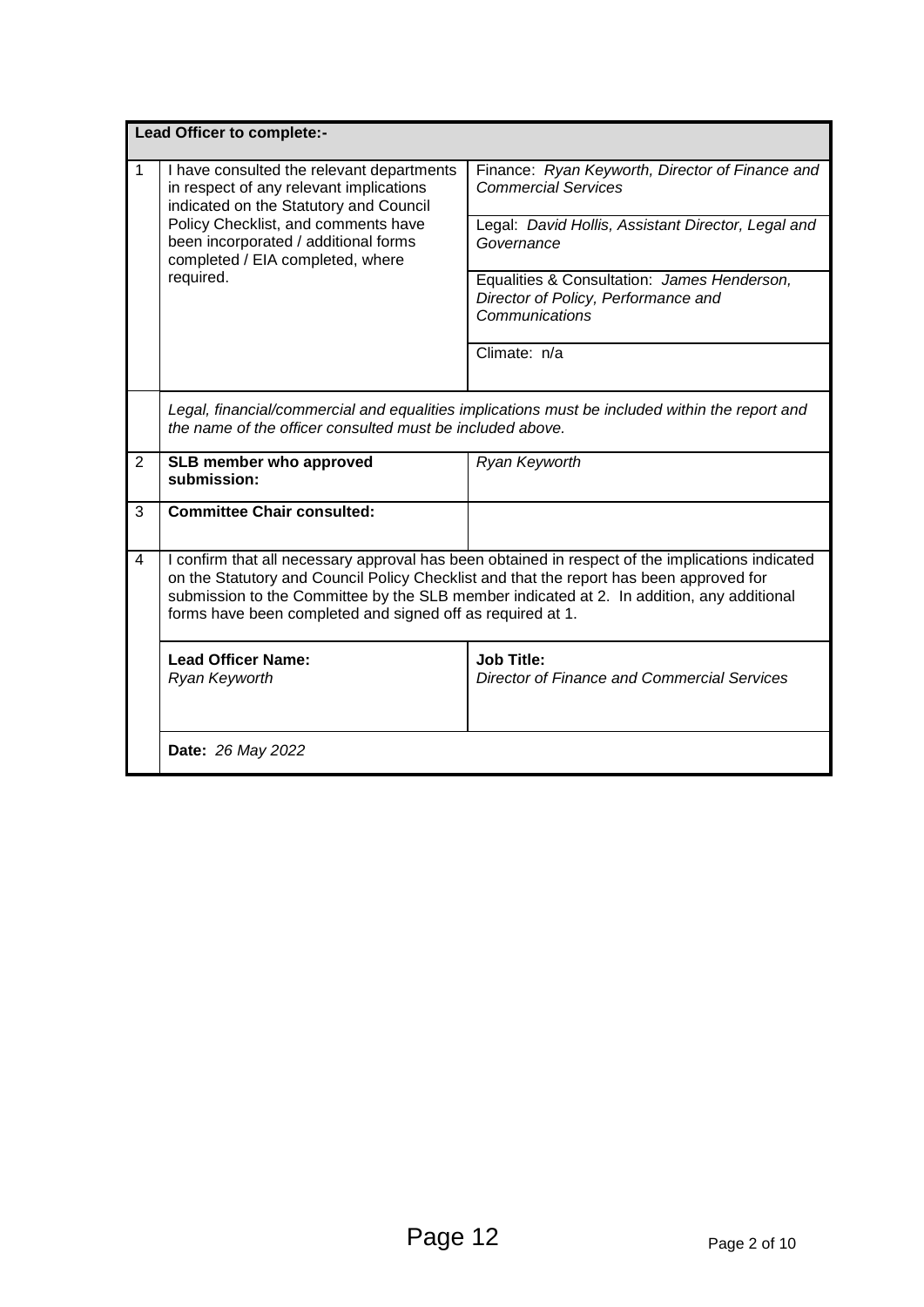## **1. PROPOSAL**

## 1.1 **Context**

- 1.1.1 The Council is facing a challenging financial position. It is critical that all Committees stay within the budgets that have been allocated to them by Full Council
- 1.1.2 A specific recommendation to Council in the [March 2022 budget report](https://democracy.sheffield.gov.uk/documents/g7894/Public%20reports%20pack%20Wednesday%2002-Mar-2022%2014.00%20Council.pdf?T=10) supports this:

*"d) To note that, if overspends against the agreed budgets emerge, then Executive Directors and Directors will be required to develop and implement plans to mitigate fully any overspend, within 2022/23, in consultation with elected Members;"*

1.1.3 This recommendation was further reinforced by an [amendment](https://democracy.sheffield.gov.uk/documents/b25226/Motion%20and%20Amendments%20Wednesday%2023-Mar-2022%2014.00%20Council.pdf?T=9) to the [report establishing the new Committee](https://democracy.sheffield.gov.uk/documents/s50859/Governance%20Committee%20Report%202022-03-09%20as%20amended.pdf) system approved at Council on 23 March proposed by Cllr Cate McDonald (Executive Member for Finance and Resources), seconded by Cllr Sioned-Mair Richards (Chair of Audit and Standards Committee).

> *"49. It is the responsibility of each Committee to work within the budget framework agreed by Council. This includes taking timely action to address any overspend within the services for which the Committee is responsible."*

## 1.2 **Background – 2021/22 Out-turn and 2022/23 Budget**

1.2.1 The Council finished the 2021/22 financial year with a £20m overspend – helped by one-off income from the NHS.

| Fm        | <b>FY Outturn</b> |        | FY Budget FY Variance |
|-----------|-------------------|--------|-----------------------|
| People    | 286.7             | 264.3  | 22.4                  |
| Place     | 131.2             | 135.1  | (3.8)                 |
| PPC.      | 3.1               | 3.4    | (0.4)                 |
| Resources | 10.5              | 8.8    | 17                    |
| Corporate | (411.7)           | 411.6) |                       |
| Total     | 19.8              | ח ח    | 9 R                   |

1.2.2 Balancing the 20022/23 Budget required significant savings and a use of reserves. On 2 March 2022, Council approved the 2022/23 budget. That budget required almost £53m of savings proposal and the use of £15m of the Council's one-off reserves to balance it.

| £m 22/23     | <b>Approved Savings</b> |
|--------------|-------------------------|
| People       | 37.7                    |
| Place        | 7.1                     |
| PPC.         | 12                      |
| Resources    | 6.7                     |
| <b>Total</b> | 52.7                    |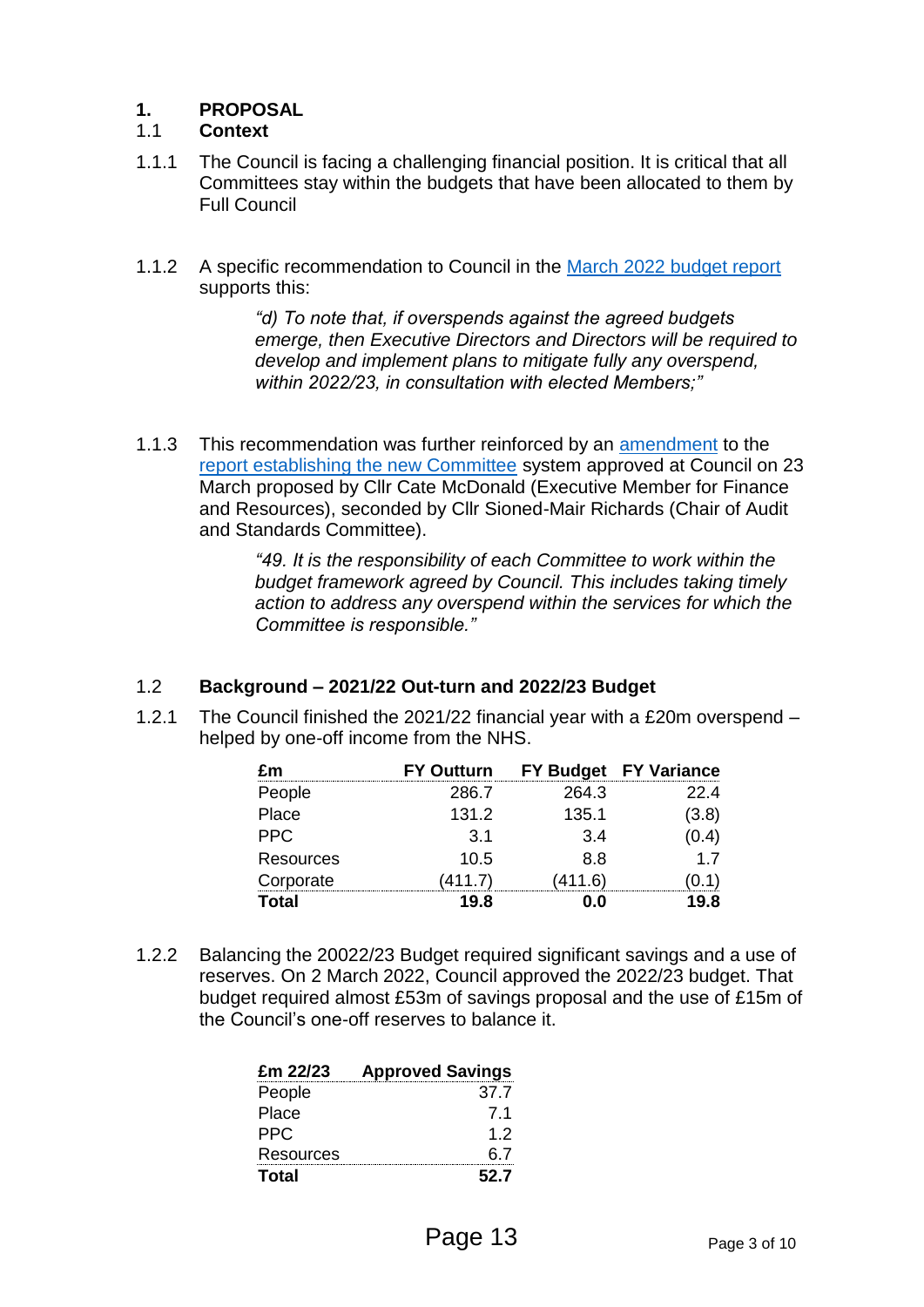The Council has also earmarked £25m of reserves to manage the delivery (ie can the saving be realised) and timing risks (ie when can the full saving be delivered) associated with the £52.7m savings.

1.2.3 The Council allocated a total of £70m Reserves to support the Budget from 2021/22

These one-off reserves have been used, or are earmarked as follows:

| <b>Reserves Usage</b>     | £m |
|---------------------------|----|
| 2021/22 Overspend         | 20 |
| 2022/23 Budget Balancing  | 15 |
| 2022/23 Current Overspend | 19 |
| Unallocated               | 16 |
| Total                     | 70 |

1.2.4 The 2022/23 budget, consistent with the Council's long-term priority, protected investment in key front-line services and in particular social care.

The table below shows how budgets changed from 2021/22 to 2022/23. Effectively, the 2021/22 overspend in People as shown above has been built into the 2022/23 budget. There have been some reallocations between portfolios (eg Libraries) but the message is unaltered:

| <b>£m Budget Comparison</b>      |         | 2021/22 2022/23 | Change |
|----------------------------------|---------|-----------------|--------|
| <b>City Futures</b>              |         | 43.8            |        |
| <b>Operational Services</b>      |         | 112.3           |        |
| Sub-Total                        | 135.1   | 156.1           | 21.0   |
| People                           | 264.3   | 291.9           | 27.7   |
| Policy, Performance And Comms    | 3.4     | 2.8             | (0.6)  |
| Resources                        | 8.8     | 6.6             | (2.2)  |
| Corporate (Incl Use Of Reserves) | (411.6) | (457.4)         |        |
| rntal                            | n n     |                 |        |

1.2.5 Over the longer term and including fee income, this chart shows how the Council has continued to invest in Social Care services with increases of 6% per year for last 10 years and 8% per year for the last 5 years.

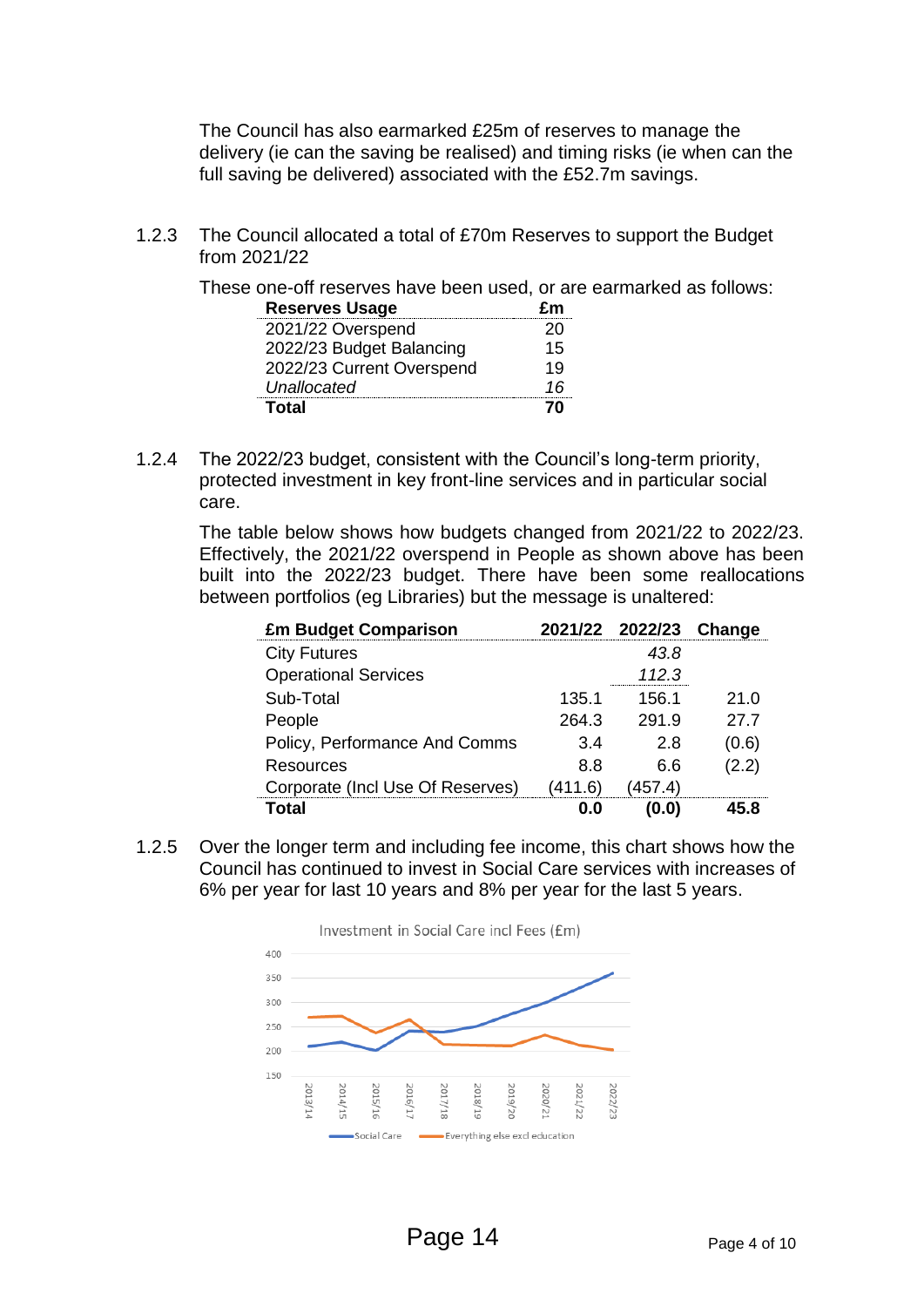1.2.6 The use of reserves can only be one-off. A series of Reviews were commissioned as part of the 2022/23 budget that are designed to save money over the longer term whilst protecting vital services:

| <b>Early</b><br><b>Intervention &amp;</b><br><b>Prevention</b><br>including<br><b>Financial</b><br><b>Support</b> | Review and consolidation of the Council's early<br>intervention and prevention services including services<br>provided by Children and Families, Housing,<br>Communities, Adult Health and Social Care.                                                               |  |  |
|-------------------------------------------------------------------------------------------------------------------|-----------------------------------------------------------------------------------------------------------------------------------------------------------------------------------------------------------------------------------------------------------------------|--|--|
|                                                                                                                   | Review of the Council's approach to providing financial<br>support / hardships support including the funding and<br>administration of schemes. Including Council Tax<br>support / hardship, s17 payments, No Recourse to<br>Public Funds, Local Assistance Scheme etc |  |  |
| <b>Libraries</b>                                                                                                  | Review the Council's Libraries offer, including the<br>remaining 11 Council-run libraries to determine whether<br>any more should become volunteer run libraries.                                                                                                     |  |  |
| <b>Accommodation</b>                                                                                              | City Centre e.g Moorfoot, Howden, Town Hall<br>1.                                                                                                                                                                                                                     |  |  |
|                                                                                                                   | 2.<br>Locality buildings                                                                                                                                                                                                                                              |  |  |
|                                                                                                                   | 3.<br>Depots / operational type bases                                                                                                                                                                                                                                 |  |  |
|                                                                                                                   | Community buildings, including all parks/libraries<br>4.                                                                                                                                                                                                              |  |  |
|                                                                                                                   | Service tenancies<br>5.                                                                                                                                                                                                                                               |  |  |
|                                                                                                                   | Commercial Estate and leased out<br>6.                                                                                                                                                                                                                                |  |  |
| <b>Apprenticeships</b>                                                                                            | Review to explore further opportunities to grow our<br>apprenticeship cohort, saving money and providing<br>opportunities at the same time.                                                                                                                           |  |  |
| <b>Customer</b>                                                                                                   | Communication<br>1.                                                                                                                                                                                                                                                   |  |  |
| <b>Service</b>                                                                                                    | <b>Access to Services</b><br>2.                                                                                                                                                                                                                                       |  |  |
|                                                                                                                   | 3.<br><b>Quality and Timeliness</b>                                                                                                                                                                                                                                   |  |  |
|                                                                                                                   | <b>Digital and Self-Service</b><br>4.                                                                                                                                                                                                                                 |  |  |

## 1.3 **Council Portfolio Month 1 2022/23**

1.3.1 The Council is forecasting an £18.7m overspend against the 2022/23 budget

| <b>Full Year £m</b>         |         | <b>Outturn Budget Variance</b> |       |
|-----------------------------|---------|--------------------------------|-------|
| Corporate                   | (457.0) | (457.1)                        | 0.1   |
| <b>City Futures</b>         | 44 6    | 43.8                           | 0.8   |
| <b>Operational Services</b> | 111.9   | 112.0                          | (0.1) |
| People                      | 308.2   | 291.9                          | 16.3  |
| Policy, Performance Comms   | 29      | 2.8                            | 0.1   |
| <b>Resources</b>            | 81      | 6 6                            | 15    |
| Total                       | 187     |                                | 87    |

1.3.2 This overspend is due to a combination of agreed Budget Implementation Plans ("BIPs") not being fully implemented and ongoing cost / demand pressures that are partially offset by one-off saving.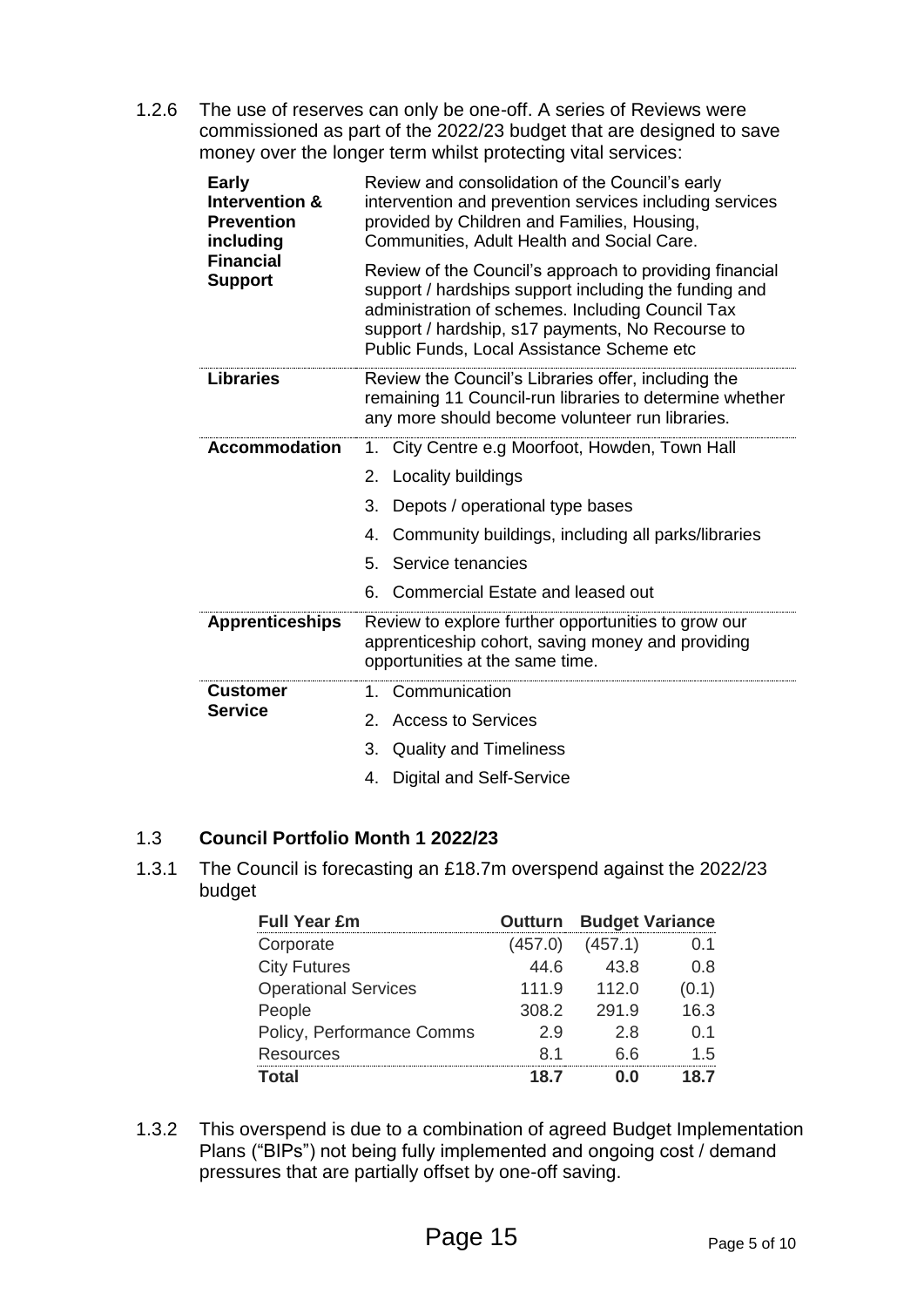| <b>Full Year £m</b>         | One-off | <b>BIPS</b> | <b>Trend Variance</b> |               |
|-----------------------------|---------|-------------|-----------------------|---------------|
| Corporate                   |         |             |                       |               |
| <b>City Futures</b>         |         |             | 11 X                  | א ו           |
| <b>Operational Services</b> |         | 1.3         | 1.8                   |               |
| People                      |         | 154         | 21                    | 63            |
| Policy, Performance Comms   |         |             |                       |               |
| Resources                   |         |             |                       | $\mathcal{L}$ |
|                             |         |             |                       |               |

## 1.4 **Committee Financial Position**

## 1.4.1 **Overall Position**

## **The Council is forecasting a £18.7m overspend at Month 1**

| Within this, there is<br>a £11.6m overspend                                                      | Full Year Forecast £m @<br>Month 1                                                                                                                                                                                           | Outturn        | <b>Budget</b> | Variance           |
|--------------------------------------------------------------------------------------------------|------------------------------------------------------------------------------------------------------------------------------------------------------------------------------------------------------------------------------|----------------|---------------|--------------------|
| in Adult Health and                                                                              | Adult Health & Social Care                                                                                                                                                                                                   | 162.1          | 150.5         | 11.6               |
| <b>Social Care</b>                                                                               | Education, Children & Families                                                                                                                                                                                               | 133.9          | 129.2         | 4.7                |
| <b>Committee and a</b>                                                                           | Housing                                                                                                                                                                                                                      | 8.8            | 8.8           |                    |
| £4.7m overspend in<br><b>Education, Children</b><br>and Families                                 | Transport, Regeneration &<br>Climate                                                                                                                                                                                         | 41.6           | 39.9          | 1.7                |
|                                                                                                  | Economic Development &<br><b>Skills</b>                                                                                                                                                                                      | 5.8            | 5.8           |                    |
|                                                                                                  | Waste & Street Scene                                                                                                                                                                                                         | 53.7           | 54.2          | (0.5)              |
|                                                                                                  | <b>Communities Parks and</b><br>Leisure                                                                                                                                                                                      | 39.3           | 39.8          | (0.5)              |
|                                                                                                  | <b>Strategy &amp; Resources</b>                                                                                                                                                                                              | (426.5)        | (428.2)       | 1.7                |
|                                                                                                  | <b>Total</b>                                                                                                                                                                                                                 | 18.7           | 0.0           | 18.7               |
| The majority of the<br>overspend is                                                              | Variance Analysis £m @<br>Month 1                                                                                                                                                                                            | One-off        | <b>BIPs</b>   | <b>Trend</b>       |
| attributable to                                                                                  | Adult Health & Social Care                                                                                                                                                                                                   |                | 9.2           | 2.4                |
| forecast shortfall in<br><b>Business</b><br><b>Improvement Plans</b><br>(BIPs) delivery          | Education, Children & Families<br>Housing                                                                                                                                                                                    |                | 6.3           | (1.6)              |
|                                                                                                  | Transport, Regeneration &<br>Climate                                                                                                                                                                                         | (0.1)          | 1.2           | 0.6                |
|                                                                                                  | Economic Development &<br><b>Skills</b>                                                                                                                                                                                      |                |               |                    |
|                                                                                                  | Waste & Street Scene                                                                                                                                                                                                         | (3.0)          |               | 2.5                |
|                                                                                                  | <b>Communities Parks and</b><br>Leisure                                                                                                                                                                                      | (1.4)          |               | 0.9                |
|                                                                                                  | <b>Strategy &amp; Resources</b>                                                                                                                                                                                              |                | 1.5           | 0.2                |
|                                                                                                  | <b>Total</b>                                                                                                                                                                                                                 | (4.5)          | 18.2          | 5.0                |
| £4.5m of one-off<br>savings are<br>mitigating part of<br>the ongoing<br>overspend                | Contributions from provisions for energy and waste inflation<br>mitigate the in-year impact of rising baseline costs. These are<br>one-off contributions that will not help our position in 23/23 as the<br>trend continues. |                |               |                    |
| <b>Balancing the 22/23</b>                                                                       | £m<br><b>Total Savings</b>                                                                                                                                                                                                   | Deliverable in |               |                    |
| budget was only<br>possible with £53m<br>of BIPs, £34m are<br>reported as<br>deliverable in year | <b>Portfolio</b>                                                                                                                                                                                                             | 22/23          | year          | <b>FY Variance</b> |
|                                                                                                  | People                                                                                                                                                                                                                       | 37.7           | 22.3          | 15.4               |
|                                                                                                  | Operational<br>Services                                                                                                                                                                                                      | 7.1            | 5.8           | 1.3                |
|                                                                                                  | <b>PPC</b>                                                                                                                                                                                                                   | 1.2            | 1.1           | 0.1                |
|                                                                                                  | Resources                                                                                                                                                                                                                    | 6.7            | 5.3           | 1.4                |
|                                                                                                  | Total                                                                                                                                                                                                                        | 52.7           | 34.5          | 18.2               |

**Total 52.7 34.5 18.2**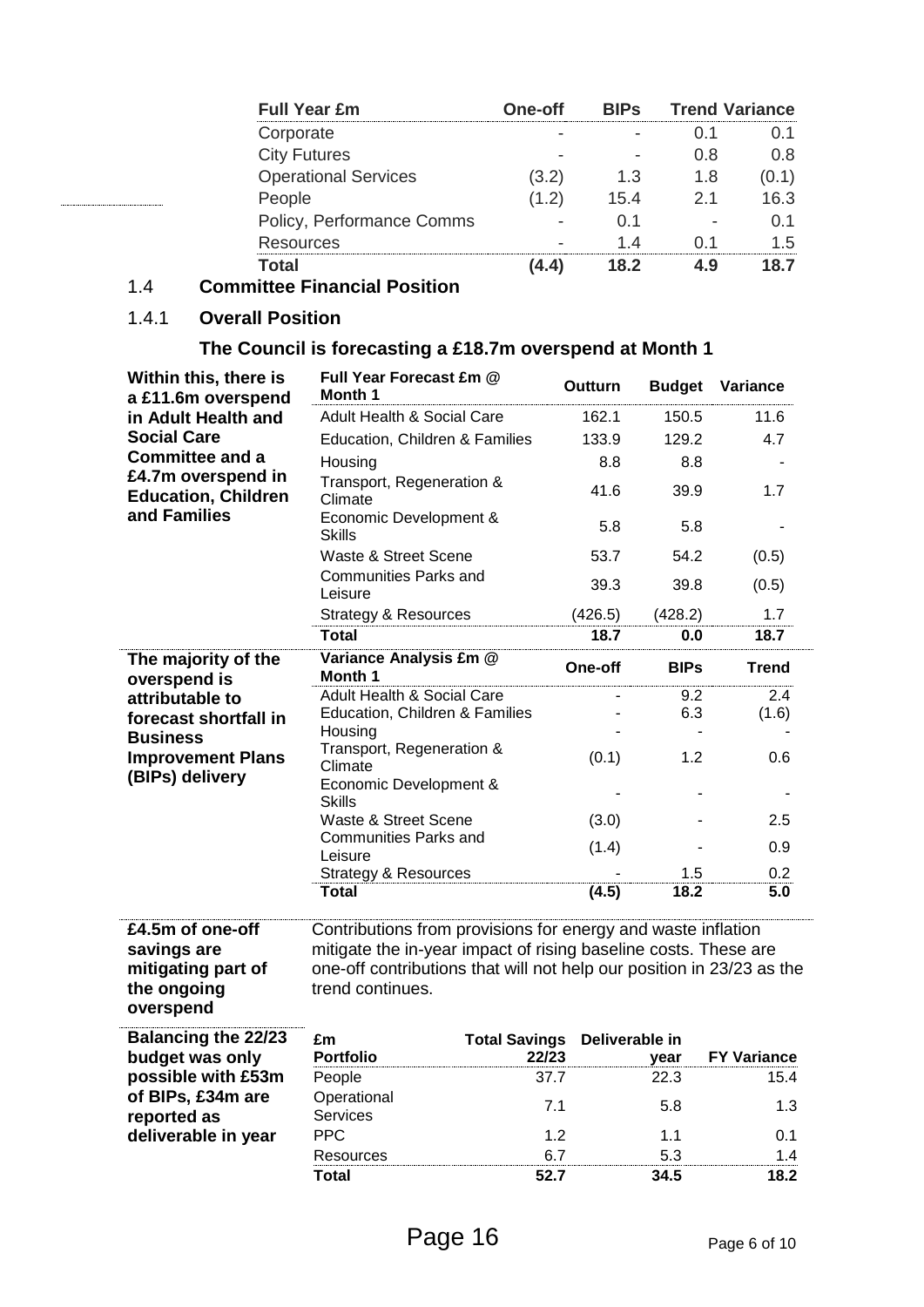

budgets.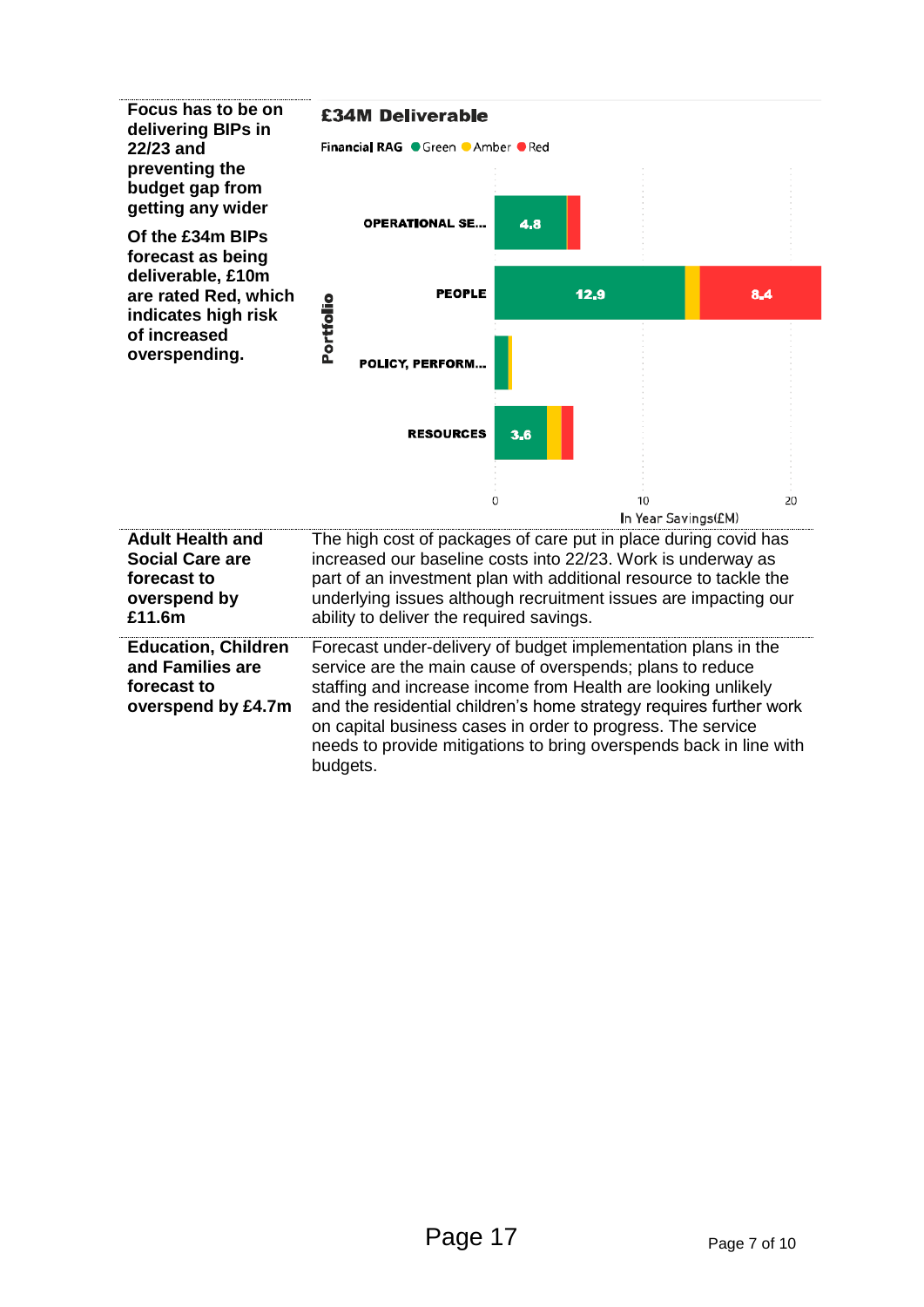| The Waste & Street<br>scene committee is | Full Year Forecast £m @<br>Month 1                                                                                                                                      | Outturn | <b>Budget</b> | <b>Variance</b> |
|------------------------------------------|-------------------------------------------------------------------------------------------------------------------------------------------------------------------------|---------|---------------|-----------------|
| forecasting a £0.5m<br>overspend         | <b>Streetscene &amp; Regulation</b><br>(Director of Street Scene;<br>Highway Maintenance;<br><b>Highways Contract; Licensing;</b><br>City Markets; Waste<br>Management) | 53.7    | 54.2          | (0.5)           |
|                                          | Total                                                                                                                                                                   | 53.7    | 54.2          | (0.5)           |
| There is one-off<br>funding mitigating   | Variance Analysis £m @<br><b>Month 1</b>                                                                                                                                | One-off | <b>BIPs</b>   | <b>Trend</b>    |
| the inflationary                         | Streetscene & Regulation                                                                                                                                                | (3.0)   |               | 2.5             |
| pressure in services                     | Total                                                                                                                                                                   | (3.0)   |               | $2.5\,$         |

## 1.4.2 **Waste & Street Scene Committee - underspend of £0.5m at Month 1**

| There are £3m<br>underling energy<br>and waste<br>management<br>inflation pressures<br>this year | The Waste contract provides for an uplift in costs at RPIX which<br>was re-based at 8% for 22/23. This was £1.2m higher than the<br>budget level for the contract. It is expected that RPIX will remain<br>high into 23/24 so pressure is likely to continue and be an issue<br>for the 2023/24 budget. |
|--------------------------------------------------------------------------------------------------|---------------------------------------------------------------------------------------------------------------------------------------------------------------------------------------------------------------------------------------------------------------------------------------------------------|
|                                                                                                  | Similarly, energy costs on street lighting have caused a £1.8m<br>issue in 22/23.                                                                                                                                                                                                                       |
|                                                                                                  | Both pressures have been mitigated for 2022/23 through one-off                                                                                                                                                                                                                                          |

ave been mitigated for 20 provisions / reserves but those reserves will be exhausted for the 2023/24 budget.

## 1.5 **Outlook for 2023/24 and Beyond**

1.5.1 We do not expect to receive additional core funding – the trend in government is to support specific initiatives rather than general funding uplifts. In any case, the Local Government finance settlement is normally issued just before Christmas – far too late to support a budget process.

The best we can hope for is that the government will recognise and provide funding to cover the current high rates of inflation, although there are no indications from government on this and we would not expect to get any confirmation until the Autumn Statement at the earliest.

1.5.2 We are working on the Medium Term Financial Analysis which will provide our best estimate of the Council's overall financial position for the next few years. We normally produce this over the summer for publication in the early Autumn, but this year, we are bringing it forward to July because of the Council's difficult financial position.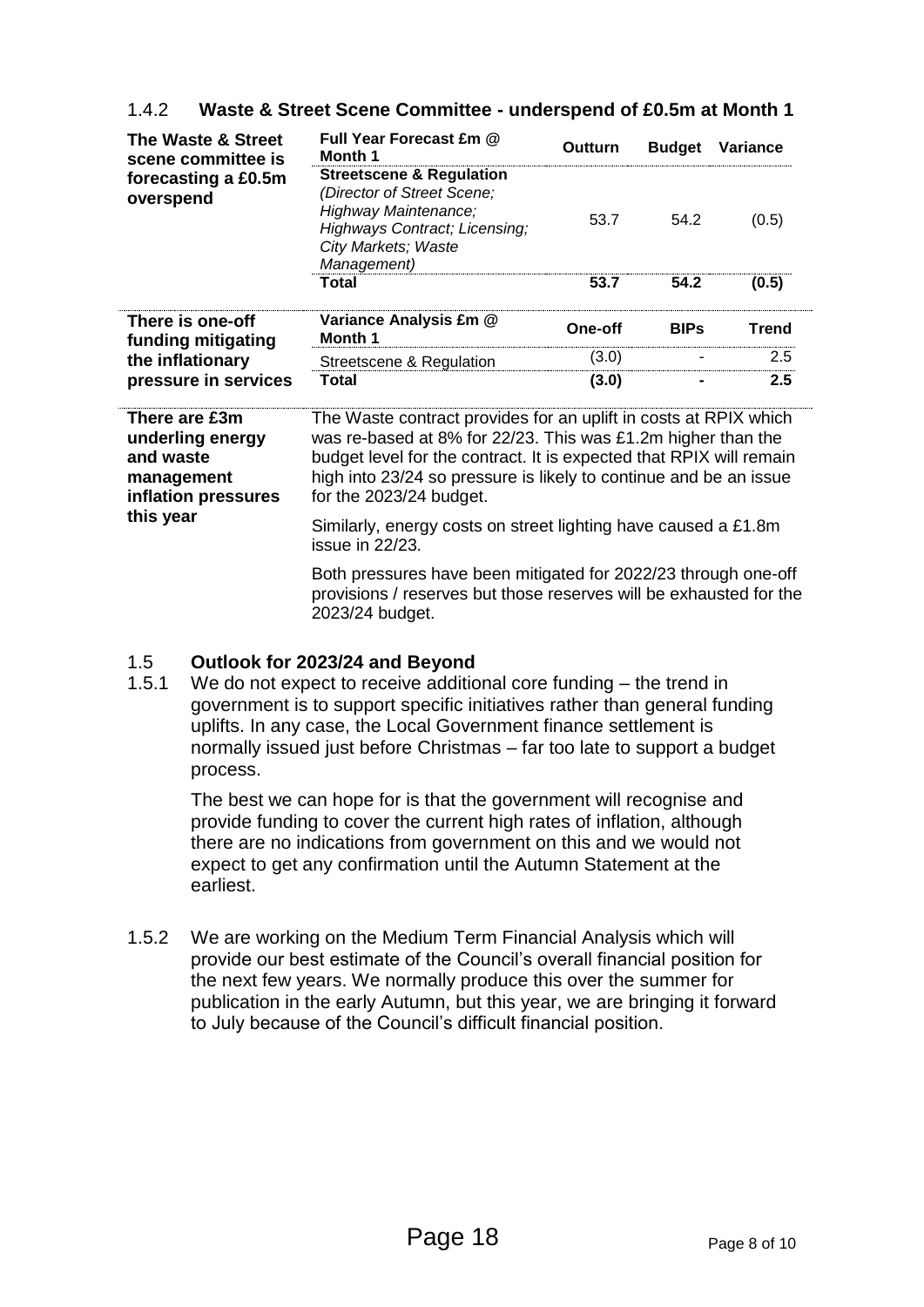1.5.3 There is likely to be a significant budget gap to bridge for 2023/24

| Possible 2023/24 Budget Gap               |      |
|-------------------------------------------|------|
| Use of Reserves in 2022/23 Budget         | 15   |
| Current 2022/23 Forecast Overspend        | 19   |
| One-offs being used in 2022/23            |      |
| Ball-park inflationary / demand pressures | 2452 |
| Expected Grant / Council Tax Increase     | (15) |
| <b>Potential Budget Gap</b>               |      |

#### 1.6 **2023/24 Budget Timetable**

1.6.1 The high-level timetable for the 2023/24 budget has been structured around the Committee timetable. This timetable will require significant work from Policy Committees over the summer and will mean that budget proposals from Committees will be reported during September.

| <b>Throughout</b>             | Budget Monitoring and timetable Reports to Policy                                                                                                                                        |
|-------------------------------|------------------------------------------------------------------------------------------------------------------------------------------------------------------------------------------|
| <b>June 2022</b>              | Committees at Month 1 2022/23.                                                                                                                                                           |
| 5 July 2022                   | Medium Term Financial Analysis to Strategy and Resources<br>Committee.                                                                                                                   |
|                               | <b>Strategy and Resources Committee sets Policy Committee</b><br>budget targets.                                                                                                         |
| July-                         | <b>Policy Committees</b> develop Revenue and Capital budget                                                                                                                              |
| <b>September</b>              | proposals to address any cost or demand pressures within                                                                                                                                 |
| 2022                          | the budget allocated by Strategy and Resources Committee.                                                                                                                                |
| <b>Throughout</b>             | Policy Committee meetings to formally set out how they are                                                                                                                               |
| <b>September</b>              | going to deliver their budget – reporting the results of the                                                                                                                             |
| 2022                          | work done over the summer.                                                                                                                                                               |
| 12 October                    | Consolidated budget report based on individual Policy                                                                                                                                    |
| 2022                          | Committee work to Strategy and Resources Committee.                                                                                                                                      |
| <b>Throughout</b>             | Policy Committee meetings formally to sign-off budgets after                                                                                                                             |
| <b>November</b>               | any changes from Strategy and Resources Committee in                                                                                                                                     |
| 2022                          | October                                                                                                                                                                                  |
| 5 December<br>2022            | Overall budget formally signed off by Strategy and<br><b>Resources</b> including the Housing Revenue Account Rent<br>setting report as part of the Housing Policy Committee's<br>budget. |
| 24 January                    | Budget report formally approved by Strategy and Resources                                                                                                                                |
| 2023                          | with recommendations to Full Council                                                                                                                                                     |
| 1 <sup>st</sup> February      | Housing Revenue Account budget approved at Full Council,                                                                                                                                 |
| 2023                          | together with the Rent Setting decision                                                                                                                                                  |
| 1 <sup>st</sup> March<br>2023 | 2023/24 Revenue and Capital Budgets to Full Council                                                                                                                                      |

#### **2. HOW DOES THIS DECISION CONTRIBUTE?**

2.1 The recommendations in this report will ensure that the Council has a robust budget process for 2023/24 and will ensure that each Policy